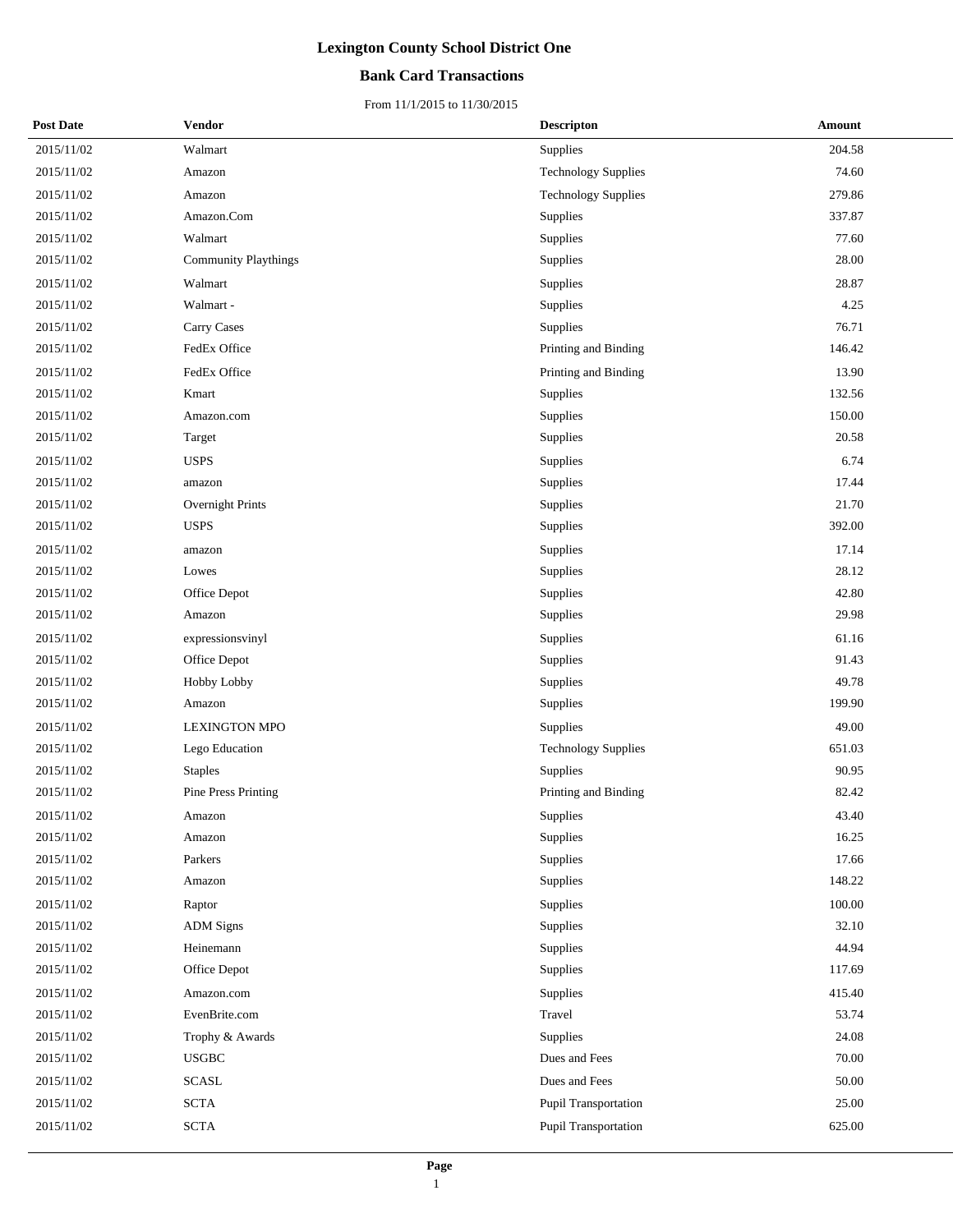## **Bank Card Transactions**

| <b>Post Date</b> | Vendor                          | <b>Descripton</b> | Amount |
|------------------|---------------------------------|-------------------|--------|
| 2015/11/02       | Amazon                          | Supplies          | 47.90  |
| 2015/11/02       | JW Pepper                       | Supplies          | 528.35 |
| 2015/11/02       | <b>Dramatic Publishing</b>      | Supplies          | 95.12  |
| 2015/11/02       | Amazon                          | Supplies          | 98.44  |
| 2015/11/02       | LOWE'S                          | Supplies          | 32.24  |
| 2015/11/02       | Amazon                          | Supplies          | 17.20  |
| 2015/11/02       | Amazon                          | Supplies          | 33.81  |
| 2015/11/02       | Amazon                          | Supplies          | 143.72 |
| 2015/11/02       | Amazon                          | Supplies          | 15.93  |
| 2015/11/02       | Amazon                          | Supplies          | 18.99  |
| 2015/11/02       | Amazon                          | Supplies          | 11.79  |
| 2015/11/02       | Amazon                          | Supplies          | 41.89  |
| 2015/11/02       | Amazon                          | Supplies          | 9.42   |
| 2015/11/02       | Amazon                          | Supplies          | 27.43  |
| 2015/11/02       | Amazon.Com                      | Supplies          | 17.49  |
| 2015/11/02       | Amazon.Com                      | Supplies          | 30.73  |
| 2015/11/02       | Amazon.Com                      | Supplies          | 42.42  |
| 2015/11/02       | Amazon.Com                      | Library Books     | 22.62  |
| 2015/11/02       | Amazon                          | Supplies          | 48.68  |
| 2015/11/02       | Amazon                          | Supplies          | 108.56 |
| 2015/11/02       | Marriott Hotel                  | Travel            | 862.56 |
| 2015/11/02       | Best Buy                        | Supplies          | 43.19  |
| 2015/11/02       | Office Depot/Office Max         | Supplies          | 24.15  |
| 2015/11/02       | LOWE'S                          | Supplies          | 162.55 |
| 2015/11/02       | A-Z Lawnmower Parts             | Supplies          | 427.99 |
| 2015/11/02       | Derrick's Service Center        | Supplies          | 104.45 |
| 2015/11/02       | Smith & Jones                   | Supplies          | 31.03  |
| 2015/11/02       | Lowes                           | Supplies          | 21.12  |
| 2015/11/02       | Lowes                           | Supplies          | 58.74  |
| 2015/11/02       | LOWE'S                          | Supplies          | 35.24  |
| 2015/11/02       | <b>DOLLAR TREE STORE'S INC.</b> | Supplies          | 26.75  |
| 2015/11/02       | <b>CORNER PANTRY #130</b>       | Supplies          | 22.22  |
| 2015/11/02       | Publix                          | Supplies          | 5.34   |
| 2015/11/02       | Derricks Service Center         | Supplies          | 24.50  |
| 2015/11/02       | Lowe's                          | Supplies          | 145.65 |
| 2015/11/02       | Office Depot                    | Supplies          | 12.82  |
| 2015/11/02       | Pitt Stop - Exxon               | Supplies          | 36.01  |
| 2015/11/02       | ExxonMobile                     | Supplies          | 22.15  |
| 2015/11/02       | <b>Murphy Express</b>           | Supplies          | 24.16  |
| 2015/11/02       | Lowes                           | Supplies          | 14.98  |
| 2015/11/02       | <b>USPS</b> Gilbert             | Supplies          | 231.00 |
| $2015/11/02$     | Walmart                         | Supplies          | 31.27  |
| 2015/11/02       | Wingate Inn                     | Travel            | 425.28 |
| 2015/11/02       | 123 Signup                      | Travel            | 425.00 |
| 2015/11/02       | Mt.Healthy Hatcheries           | Pupil Activity    | 341.40 |
|                  |                                 |                   |        |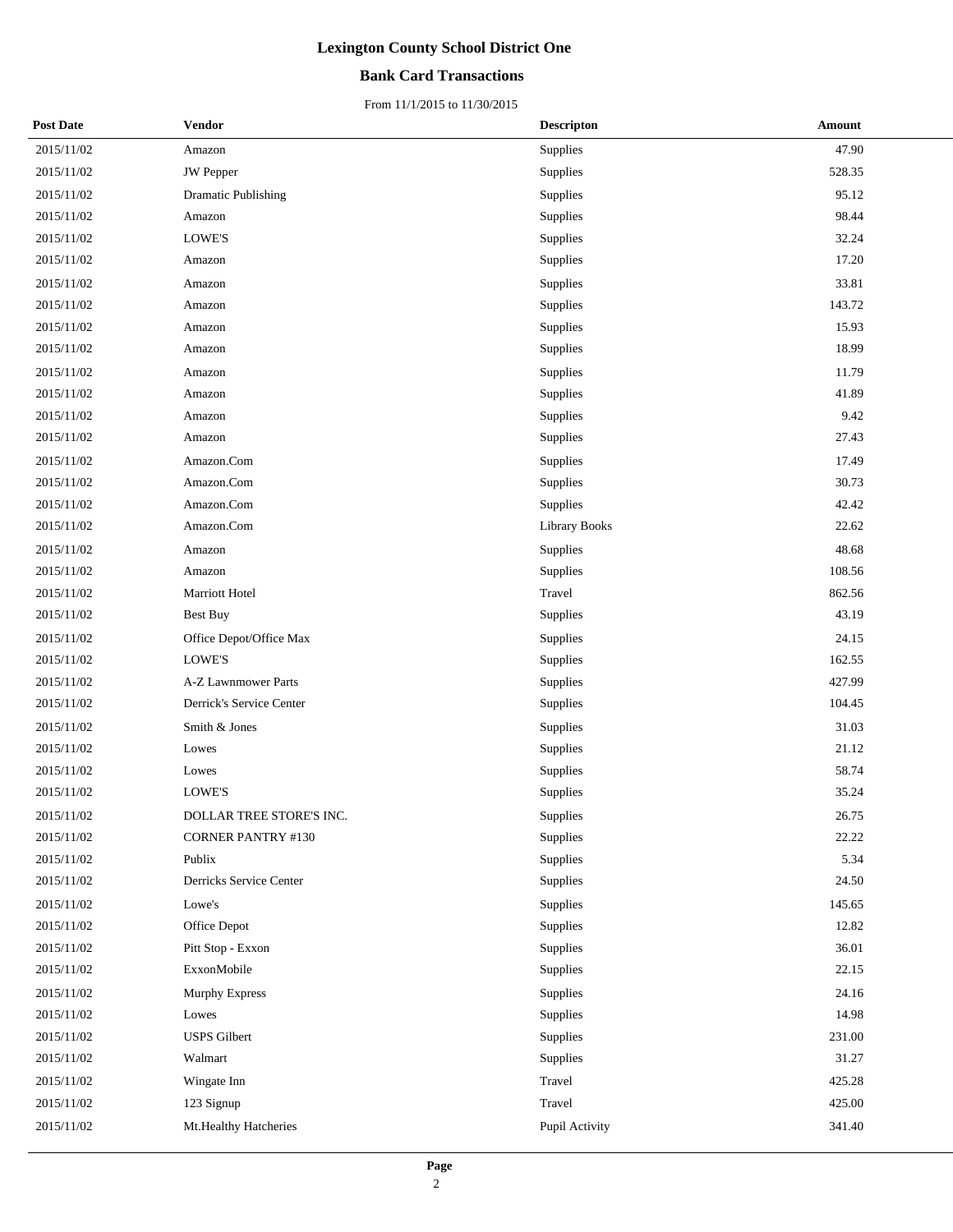## **Bank Card Transactions**

| <b>Post Date</b> | Vendor                    | <b>Descripton</b> | Amount |
|------------------|---------------------------|-------------------|--------|
| 2015/11/02       | Make Music Inc.           | Pupil Activity    | 513.60 |
| 2015/11/02       | Carowinds                 | Pupil Activity    | 200.00 |
| 2015/11/02       | Amazon                    | Pupil Activity    | 22.83  |
| 2015/11/02       | Amazon                    | Pupil Activity    | 95.51  |
| 2015/11/02       | Amazon                    | Pupil Activity    | 242.46 |
| 2015/11/02       | US First Lego League      | Pupil Activity    | 225.00 |
| 2015/11/02       | Lakeshore Learning        | Pupil Activity    | 57.13  |
| 2015/11/02       | <b>Oriental Trading</b>   | Pupil Activity    | 69.54  |
| 2015/11/02       | J W Pepper                | Pupil Activity    | 73.78  |
| 2015/11/02       | RJ Cooper & Assoc.        | Pupil Activity    | 74.00  |
| 2015/11/02       | Amazon.com                | Pupil Activity    | 181.58 |
| 2015/11/02       | Scholastic Magazines      | Pupil Activity    | 69.30  |
| 2015/11/02       | <b>JW</b> Pepper          | Pupil Activity    | 185.12 |
| 2015/11/02       | Raptor                    | Pupil Activity    | 100.00 |
| 2015/11/02       | Plank Road Pub            | Pupil Activity    | 70.45  |
| 2015/11/02       | <b>CLassroom</b> classics | Pupil Activity    | 6.00   |
| 2015/11/02       | Plank Road Pub            | Pupil Activity    | 53.85  |
| 2015/11/02       | Marco Products            | Pupil Activity    | 21.95  |
| 2015/11/02       | bilo                      | Pupil Activity    | 51.59  |
| 2015/11/02       | Office Depot              | Pupil Activity    | 104.82 |
| 2015/11/02       | Amazon                    | Pupil Activity    | 116.09 |
| 2015/11/02       | Teachers pay teachers     | Pupil Activity    | 4.99   |
| 2015/11/02       | Publix                    | Pupil Activity    | 80.57  |
| 2015/11/02       | Murphy Express            | Pupil Activity    | 18.25  |
| 2015/11/02       | <b>Amazing Moments</b>    | Pupil Activity    | 140.00 |
| 2015/11/02       | Quality Inn               | Pupil Activity    | 66.59  |
| 2015/11/02       | <b>Quality Inn</b>        | Pupil Activity    | 66.59  |
| 2015/11/02       | Circle K                  | Pupil Activity    | 15.12  |
| 2015/11/02       | Circle K                  | Pupil Activity    | 16.00  |
| 2015/11/02       | Signarama                 | Pupil Activity    | 666.83 |
| 2015/11/02       | Signarama                 | Pupil Activity    | 199.02 |
| 2015/11/02       | Bilo                      | Pupil Activity    | 16.00  |
| 2015/11/02       | Walmart                   | Pupil Activity    | 48.10  |
| 2015/11/02       | Exxon Mobil               | Pupil Activity    | 43.00  |
| 2015/11/02       | Dollar General            | Pupil Activity    | 4.98   |
| 2015/11/02       | Town and Country          | Pupil Activity    | 42.00  |
| 2015/11/02       | Town and Country          | Pupil Activity    | 37.00  |
| 2015/11/02       | Pizza Hut                 | Pupil Activity    | 52.41  |
| 2015/11/02       | Pizza Hut                 | Pupil Activity    | 55.39  |
| 2015/11/02       | Publix                    | Pupil Activity    | 83.86  |
| 2015/11/02       | Shealy's                  | Pupil Activity    | 13.70  |
| $2015/11/02$     | Publix                    | Pupil Activity    | 77.22  |
| 2015/11/02       | Zorba's                   | Pupil Activity    | 11.08  |
| 2015/11/02       | Storey's Florist          | Pupil Activity    | 180.00 |
| 2015/11/02       | LOWE'S                    | Pupil Activity    | 202.28 |
|                  |                           |                   |        |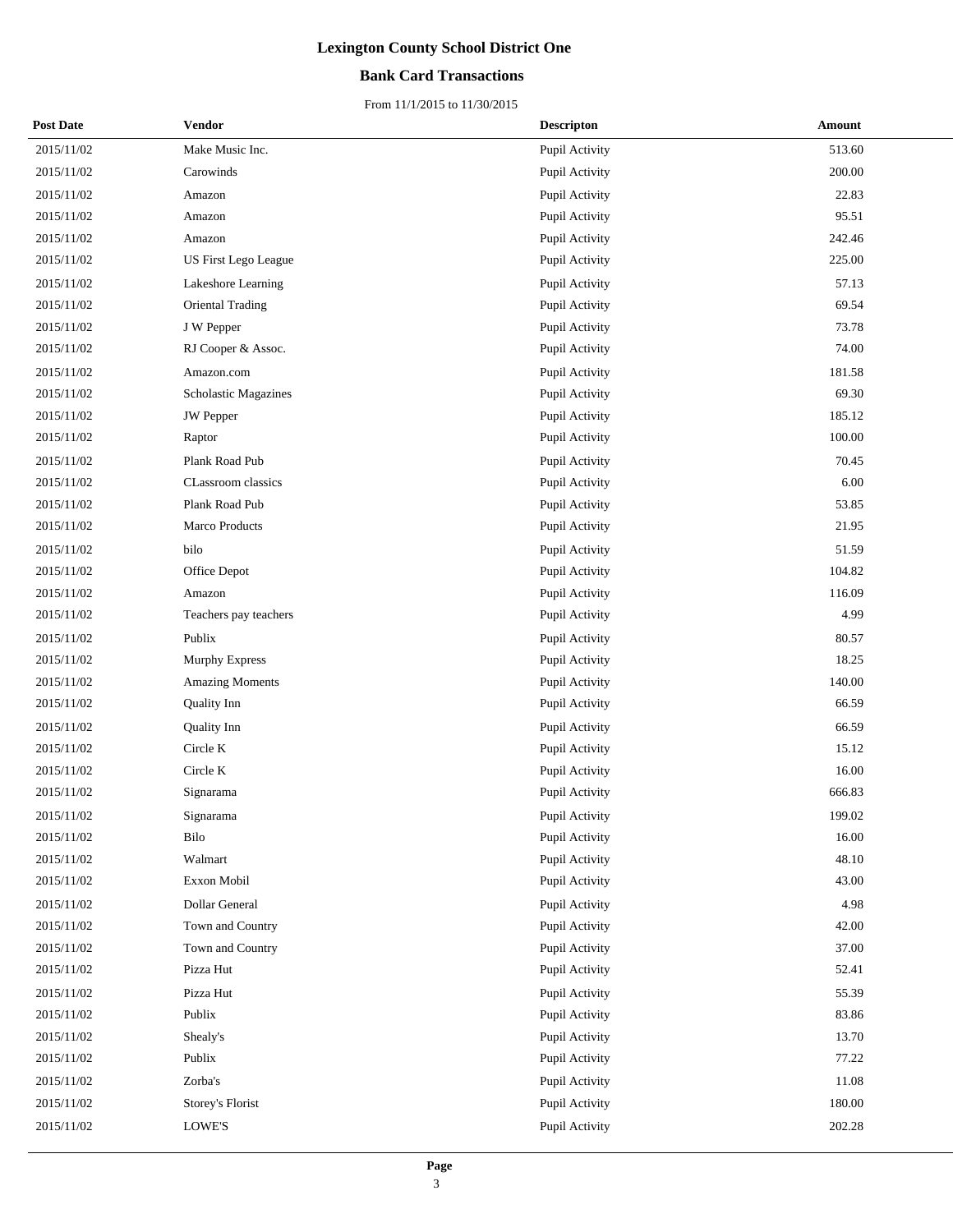## **Bank Card Transactions**

| <b>Post Date</b> | Vendor                         | <b>Descripton</b>          | Amount |
|------------------|--------------------------------|----------------------------|--------|
| 2015/11/02       | Corner Pantry #130             | Pupil Activity             | 15.63  |
| 2015/11/02       | Championship Productions       | Pupil Activity             | 170.00 |
| 2015/11/02       | LR Hook Tire                   | Pupil Activity             | 16.00  |
| 2015/11/02       | <b>WDW Disney</b>              | Pupil Activity             | 190.00 |
| 2015/11/02       | <b>WDW Disney</b>              | Pupil Activity             | 135.00 |
| 2015/11/02       | Rainbow Racing Systems         | Pupil Activity             | 40.80  |
| 2015/11/02       | <b>Strictly Running</b>        | Pupil Activity             | 50.00  |
| 2015/11/02       | Edisto Sales & Rental          | Pupil Activity             | 796.20 |
| 2015/11/02       | Decker Tape                    | Pupil Activity             | 335.10 |
| 2015/11/02       | <b>Musician Supply</b>         | Pupil Activity             | 320.99 |
| 2015/11/02       | Kennedy Industries             | Pupil Activity             | 164.64 |
| 2015/11/02       | Todd & Moore                   | Pupil Activity             | 86.38  |
| 2015/11/02       | American Volleyball Coases Ass | Pupil Activity             | 80.00  |
| 2015/11/02       | Ponderosa Country Club         | Pupil Activity             | 300.00 |
| 2015/11/02       | <b>Hyatt Place</b>             | Pupil Activity             | 131.78 |
| 2015/11/02       | <b>Hyatt Place</b>             | Pupil Activity             | 131.78 |
| 2015/11/02       | <b>Hyatt Place</b>             | Pupil Activity             | 131.78 |
| 2015/11/02       | Henry Schein                   | Pupil Activity             | 249.31 |
| 2015/11/02       | Carolina Gym and Supply        | Pupil Activity             | 224.50 |
| 2015/11/02       | <b>Trophy Depot</b>            | Pupil Activity             | 404.65 |
| 2015/11/02       | Amazon                         | Pupil Activity             | 29.96  |
| 2015/11/02       | Amazon                         | Pupil Activity             | 99.98  |
| 2015/11/02       | amazon                         | Pupil Activity             | 66.02  |
| 2015/11/02       | Amazon                         | Pupil Activity             | 106.95 |
| 2015/11/03       | <b>Hyatt Hotel</b>             | Travel                     | 589.20 |
| 2015/11/03       | <b>Hyatt Regency</b>           | Travel                     | 661.20 |
| 2015/11/03       | <b>Hyatt Hotel</b>             | Travel                     | 72.00  |
| 2015/11/03       | Exxon-Pitt Stop                | Supplies                   | 8.54   |
| 2015/11/03       | Home Depot                     | Supplies                   | 109.68 |
| 2015/11/03       | Ed Smith Lumber                | Supplies                   | 53.67  |
| 2015/11/03       | Home Depot                     | Supplies                   | 28.72  |
| 2015/11/03       | ID Ville                       | Supplies                   | 84.65  |
| 2015/11/03       | Office Depot                   | Supplies                   | 110.19 |
| 2015/11/03       | Cable & Connections            | <b>Technology Supplies</b> | 18.99  |
| 2015/11/03       | Amazon                         | <b>Technology Supplies</b> | 45.02  |
| 2015/11/03       | K-Mart                         | <b>Technology Supplies</b> | 35.29  |
| 2015/11/04       | <b>JW</b> Pepper               | Supplies                   | 109.85 |
| 2015/11/04       | Wal Mart                       | Supplies                   | 61.37  |
| 2015/11/04       | Wal Mart                       | Supplies                   | 16.05  |
| 2015/11/04       | Target                         | Supplies                   | 21.40  |
| 2015/11/04       | Dollar General                 | Supplies                   | 24.61  |
| 2015/11/04       | Wal Mart                       | Supplies                   | 9.85   |
| 2015/11/04       | Office Depot                   | Supplies                   | 121.89 |
| 2015/11/04       | Amazon.com                     | Supplies                   | 202.32 |
| 2015/11/04       | RPS Columbia                   | Travel                     | 36.00  |
|                  |                                |                            |        |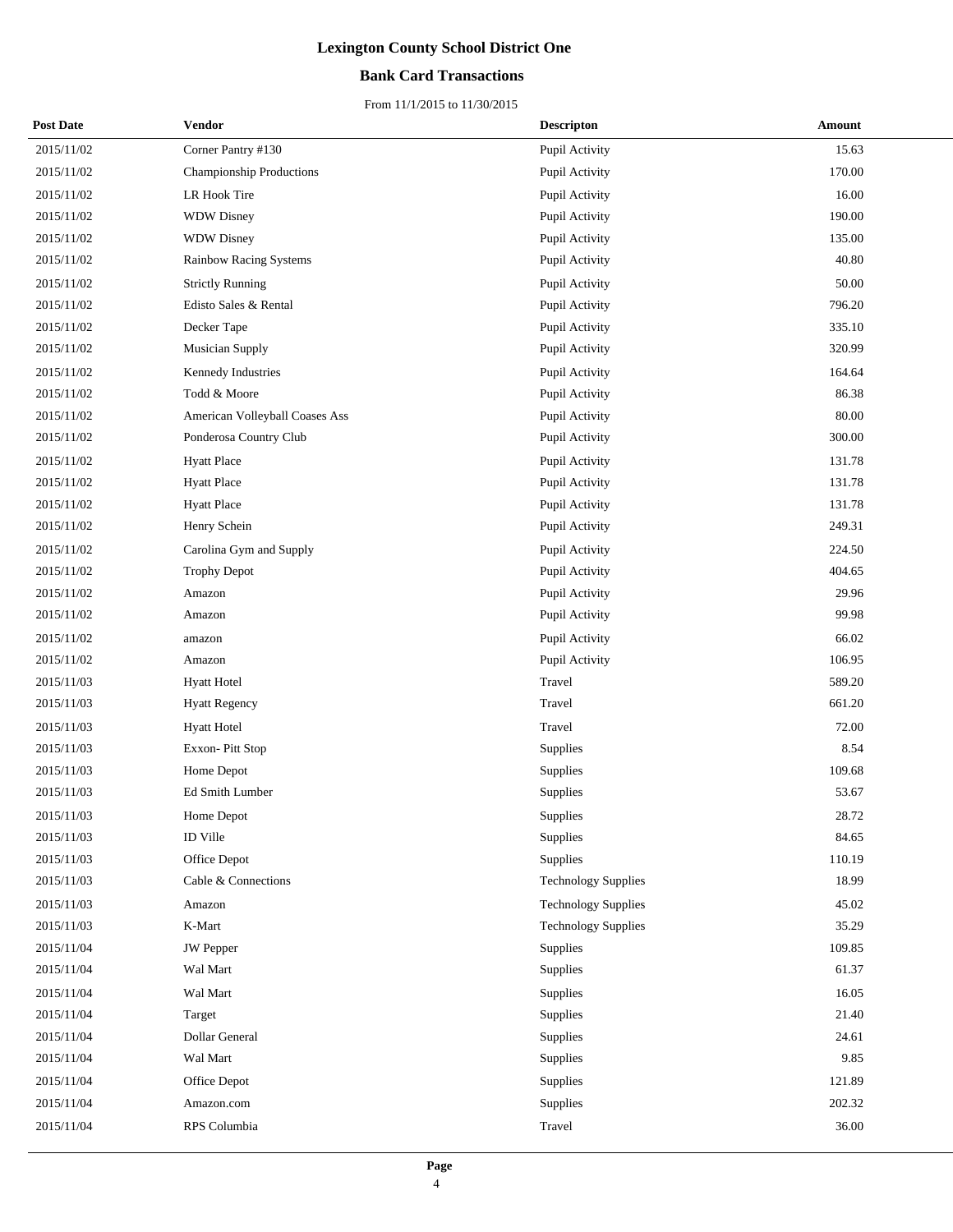## **Bank Card Transactions**

| <b>Post Date</b> | Vendor                          | <b>Descripton</b>          | Amount    |
|------------------|---------------------------------|----------------------------|-----------|
| 2015/11/04       | Food Lion                       | Supplies                   | 39.20     |
| 2015/11/04       | <b>USPS</b>                     | Supplies                   | 49.00     |
| 2015/11/04       | Office Depot                    | Supplies                   | 209.67    |
| 2015/11/04       | Kmart                           | Supplies                   | 201.06    |
| 2015/11/04       | Amazon                          | <b>Technology Supplies</b> | 77.00     |
| 2015/11/04       | Education (Eleot)               | Supplies                   | 75.00     |
| 2015/11/04       | School Health Corporation       | Supplies                   | 133.64    |
| 2015/11/04       | <b>NAFME</b>                    | Dues and Fees              | 73.50     |
| 2015/11/04       | SCAMLE.ORG                      | Dues and Fees              | 150.00    |
| 2015/11/04       | SCASBO COLUMBIA SC              | Travel                     | 185.00    |
| 2015/11/04       | SCASBO COLUMBIA, SC             | Travel                     | 185.00    |
| 2015/11/04       | SCASBO COLUMBIA, SC             | Travel                     | 185.00    |
| 2015/11/04       | SCASBO COLUMBIA SC              | Travel                     | 185.00    |
| 2015/11/04       | NIGP 800-367-6447 VA            | Travel                     | 560.00    |
| 2015/11/04       | SC ASSOC OF CPAS 803-791-4181   | Travel                     | 250.00    |
| 2015/11/04       | SCSBA ONLINE 803-7996607 SC     | Travel                     | 250.00    |
| 2015/11/04       | SCASBO COLUMBIA SC              | Travel                     | 185.00    |
| 2015/11/04       | Shell Oil                       | Supplies-Maintenace        | 80.00     |
| 2015/11/04       | Shell Oil                       | Supplies-Maintenace        | 57.23     |
| 2015/11/04       | Shell Oil                       | Supplies-Maintenace        | 31.14     |
| 2015/11/04       | Shell Oil                       | Supplies-Maintenace        | 80.00     |
| 2015/11/04       | Lowe's                          | Supplies                   | 28.99     |
| 2015/11/04       | Lowe's                          | Supplies                   | 12.52     |
| 2015/11/04       | Sears Hometown, Lexington, SC   | Supplies                   | 74.89     |
| 2015/11/04       | Fastenal Company, West Columbi  | Supplies                   | 2.14      |
| 2015/11/04       | Lowe's 01066, Lexington, SC     | Supplies                   | 137.59    |
| 2015/11/04       | Lowes                           | Supplies                   | 157.03    |
| 2015/11/04       | Pitt Stop/Exxon Mobile          | Supplies                   | 38.47     |
| 2015/11/04       | Expedia                         | Travel                     | 100.35    |
| 2015/11/04       | <b>Hyatt Regency-Greenville</b> | Travel                     | 368.80    |
| 2015/11/04       | Expedia                         | Travel                     | $-100.35$ |
| 2015/11/04       | Appalachian State Univ.         | Travel                     | 140.00    |
| 2015/11/04       | Career Builder                  | Advertising                | 500.00    |
| 2015/11/04       | ${\hbox{\textbf{SLED}}}$        | Other Prof & Tech Service  | 832.00    |
| 2015/11/04       | Maine State Police              | Other Prof & Tech Service  | 31.00     |
| 2015/11/04       | Oregon Background Check         | Other Prof & Tech Service  | 10.00     |
| 2015/11/04       | Kitty's Hallmark                | Supplies                   | 23.50     |
| 2015/11/04       | Office Depot                    | Supplies                   | 26.74     |
| 2015/11/04       | WalMart                         | Supplies                   | 5.28      |
| 2015/11/04       | Amazon.com                      | Supplies                   | 22.47     |
| 2015/11/04       | Oriental Trade                  | Supplies                   | 129.73    |
| 2015/11/04       | Amazon.com                      | Supplies                   | 42.09     |
| 2015/11/04       | Amazon.com                      | Supplies                   | 34.99     |
| 2015/11/04       | Amazon.com                      | Supplies                   | 60.52     |
| 2015/11/04       | amazon.com                      | Supplies                   | 10.40     |
|                  |                                 |                            |           |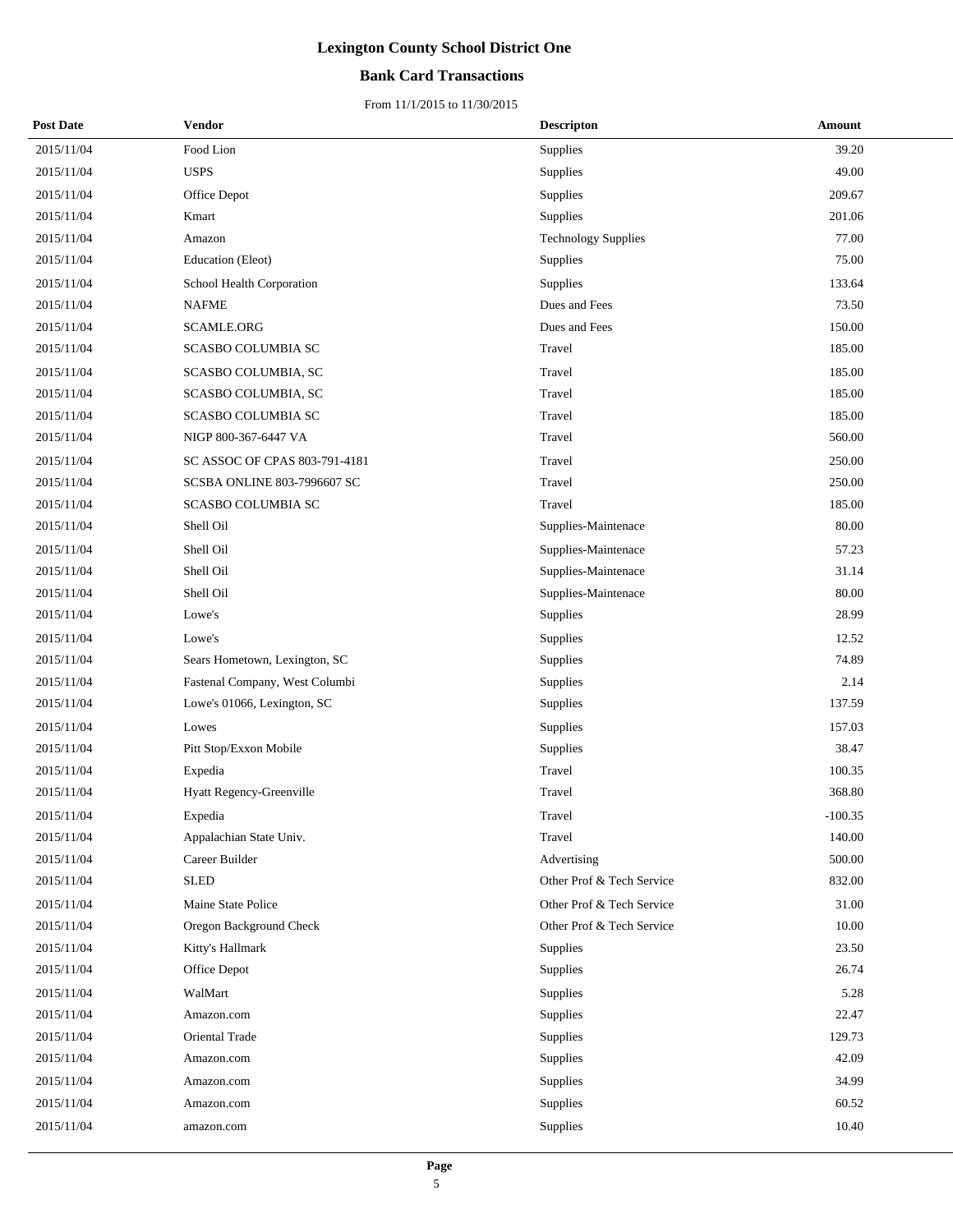## **Bank Card Transactions**

| <b>Post Date</b> | <b>Vendor</b>                  | <b>Descripton</b>    | Amount    |
|------------------|--------------------------------|----------------------|-----------|
| 2015/11/04       | Amazon.com                     | Supplies             | 5.77      |
| 2015/11/04       | Amazon.com                     | Supplies             | 31.94     |
| 2015/11/04       | Amazon.com                     | Supplies             | 48.57     |
| 2015/11/04       | Robotics Edu & Comp Fndn       | Pupil Transportation | 100.00    |
| 2015/11/04       | Lowe's                         | Supplies             | 20.25     |
| 2015/11/04       | Lowe's                         | Supplies             | 10.76     |
| 2015/11/04       | Office Depot                   | Supplies             | 102.33    |
| 2015/11/04       | School Nutrition Association   | Dues and Fees        | 50.00     |
| 2015/11/04       | Whaley Parts & Supply          | Supplies             | 473.32    |
| 2015/11/04       | Electric Control and Supply    | Supplies             | 91.27     |
| 2015/11/04       | Electric Control & Supply      | Supplies             | 91.27     |
| 2015/11/04       | City Electric                  | Supplies             | 25.64     |
| 2015/11/04       | Whaley Parts & Supply          | Supplies             | $-156.90$ |
| 2015/11/04       | Lowe's                         | <b>Supplies</b>      | 8.90      |
| 2015/11/04       | Hobart                         | Supplies             | $-136.96$ |
| 2015/11/04       | Whaley Parts & Supply          | Supplies             | 156.90    |
| 2015/11/04       | Hobart                         | Supplies             | 243.52    |
| 2015/11/04       | Lowe's                         | Supplies             | 5.06      |
| 2015/11/04       | Lowe's                         | Supplies             | 8.66      |
| 2015/11/04       | City Electric                  | Supplies             | 41.86     |
| 2015/11/04       | Whaley Parts & Supply          | Supplies             | 62.17     |
| 2015/11/04       | Whaley Parts & Supply          | Supplies             | 134.82    |
| 2015/11/04       | Hobart                         | Supplies             | 106.43    |
| 2015/11/04       | Hobart                         | Supplies             | 127.05    |
| 2015/11/04       | Lowe's                         | Supplies             | 10.30     |
| 2015/11/04       | Whaley Parts & Supply          | Supplies             | 90.89     |
| 2015/11/04       | Whaley Parts & Supply          | Supplies             | 20.87     |
| 2015/11/04       | Lowe's                         | Supplies             | 38.91     |
| 2015/11/04       | Whaley Parts and Supply        | Supplies             | 78.83     |
| 2015/11/04       | Lowe's                         | Supplies             | 12.83     |
| 2015/11/04       | Whaley Parts & Supply          | Supplies             | 88.67     |
| 2015/11/04       | Johnstone Supply               | Supplies             | 104.73    |
| 2015/11/04       | Exxon                          | Supplies             | 10.00     |
| 2015/11/04       | <b>JW</b> Pepper               | Pupil Activity       | 257.00    |
| 2015/11/04       | Amazon                         | Pupil Activity       | 30.38     |
| 2015/11/04       | Walmart Supercenter 881, Lexin | Pupil Activity       | 250.38    |
| 2015/11/04       | Plank Road Publishing          | Pupil Activity       | 37.95     |
| 2015/11/04       | Amazon.com                     | Pupil Activity       | 27.56     |
| 2015/11/04       | Amazon.com                     | Pupil Activity       | 42.07     |
| 2015/11/04       | <b>USPS</b>                    | Pupil Activity       | 8.33      |
| 2015/11/04       | JW Pepper                      | Pupil Activity       | 86.84     |
| 2015/11/04       | The UPS Store                  | Pupil Activity       | 465.45    |
| 2015/11/04       | Amazon.com                     | Pupil Activity       | 60.44     |
| 2015/11/04       | Nebraska Scientific and C Omah | Pupil Activity       | 228.45    |
| 2015/11/04       | Lowes 01066, Lexiington, SC    | Pupil Activity       | 13.00     |
|                  |                                |                      |           |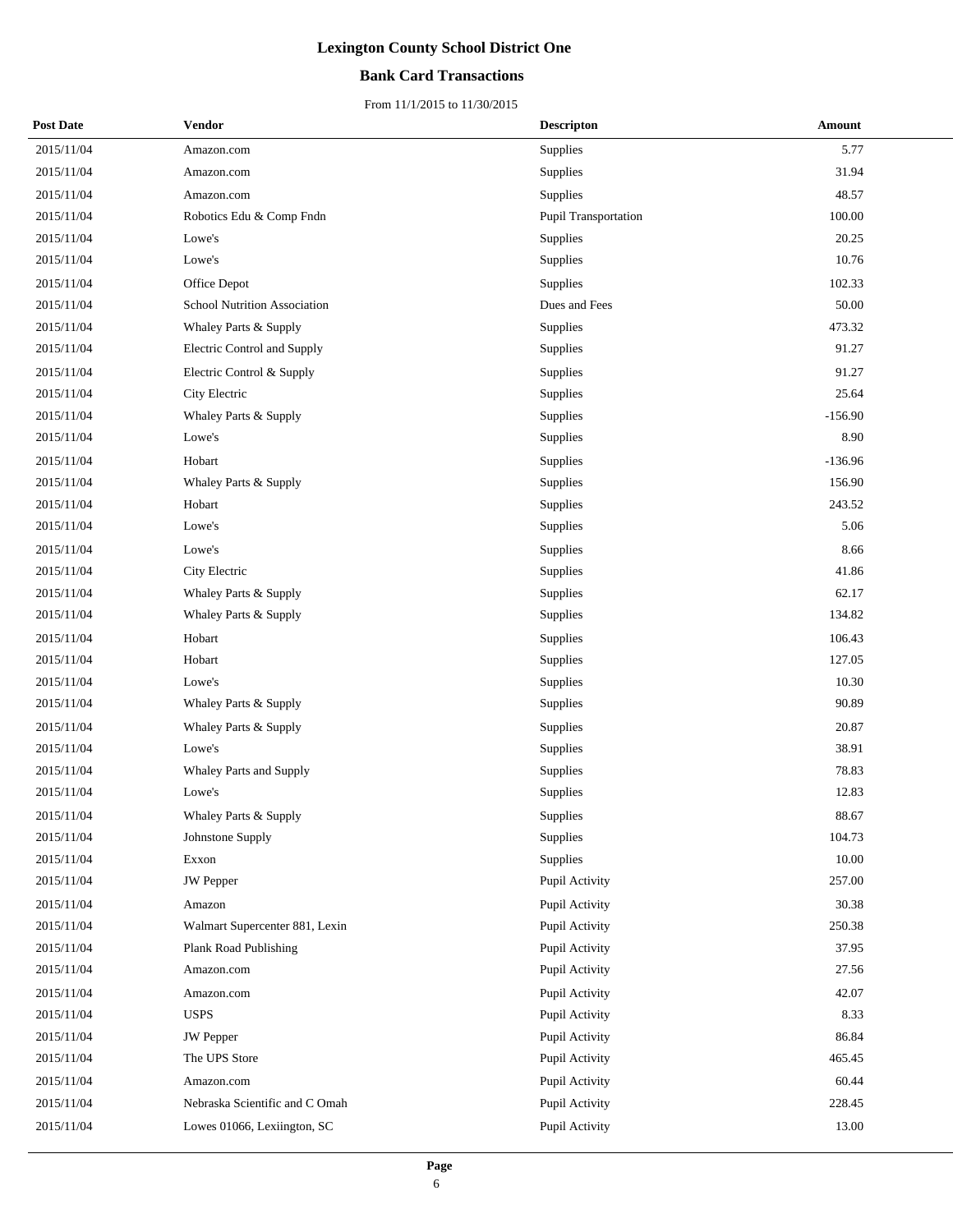## **Bank Card Transactions**

| <b>Post Date</b> | Vendor                    | <b>Descripton</b> | Amount |
|------------------|---------------------------|-------------------|--------|
| 2015/11/04       | Party City                | Pupil Activity    | 53.41  |
| 2015/11/04       | <b>JW</b> Pepper          | Pupil Activity    | 187.74 |
| 2015/11/04       | Amazon.com                | Pupil Activity    | 10.88  |
| 2015/11/04       | Amazon.com                | Pupil Activity    | 212.73 |
| 2015/11/04       | The Ball Store            | Pupil Activity    | 133.97 |
| 2015/11/04       | Lowes                     | Pupil Activity    | 27.32  |
| 2015/11/04       | Lexingon Florist          | Pupil Activity    | 28.89  |
| 2015/11/04       | The Home Depot            | Pupil Activity    | 91.95  |
| 2015/11/05       | <b>Best Buy</b>           | Supplies          | 193.53 |
| 2015/11/05       | Office Depot              | Supplies          | 39.55  |
| 2015/11/05       | Office Depot              | Supplies          | 27.78  |
| 2015/11/09       | Scholastic                | Supplies          | 80.00  |
| 2015/11/09       | Office Depot              | Supplies          | 54.54  |
| 2015/11/09       | Office Depot              | Supplies          | 288.86 |
| 2015/11/09       | The Big Grips/Kem Company | Supplies          | 34.95  |
| 2015/11/09       | Amazon                    | Supplies          | 15.48  |
| 2015/11/09       | Amazon                    | Supplies          | 17.57  |
| 2015/11/09       | Lowes                     | Supplies          | 24.68  |
| 2015/11/09       | Lowes                     | Supplies          | 4.34   |
| 2015/11/09       | Zoomz Gas                 | Supplies          | 10.00  |
| 2015/11/09       | Pitt Stop/Exxon           | Supplies          | 36.07  |
| 2015/11/09       | Pitt Stop                 | Supplies          | 35.27  |
| 2015/11/09       | Lowes                     | Supplies          | 30.73  |
| 2015/11/09       | Amazon                    | Pupil Activity    | 110.35 |
| 2015/11/09       | TeachersPayTeachers       | Pupil Activity    | 28.50  |
| 2015/11/11       | Sheet Music Plus          | Supplies          | 215.50 |
| 2015/11/11       | Lowes                     | Supplies          | 68.07  |
| 2015/11/11       | Shell                     | Supplies          | 61.90  |
| 2015/11/11       | Shumpert's IGA            | Supplies          | 64.40  |
| 2015/11/11       | <b>Books A Million</b>    | Supplies          | 8.46   |
| 2015/11/11       | <b>Books A Million</b>    | Supplies          | 16.92  |
| 2015/11/11       | Dollar Tree               | Supplies          | 28.89  |
| 2015/11/11       | <b>Books A Million</b>    | Supplies          | 211.47 |
| 2015/11/11       | <b>Books A Million</b>    | Supplies          | 53.93  |
| 2015/11/11       | Walmart                   | Supplies          | 50.58  |
| 2015/11/11       | <b>Books A Million</b>    | Supplies          | 126.88 |
| 2015/11/11       | Walmart                   | Supplies          | 22.89  |
| 2015/11/11       | <b>Books A Million</b>    | Supplies          | 93.05  |
| 2015/11/11       | Amazon.com                | Pupil Activity    | 24.12  |
| 2015/11/23       | NCYI.ORG                  | Travel            | 79.00  |
| 2015/11/23       | Quill Corporation         | Supplies          | 91.47  |
| 2015/11/23       | Shell Oil                 | Supplies          | 4.41   |
| 2015/11/23       | NCYI.ORG                  | Travel            | 79.00  |
| 2015/11/23       | <b>SCASA</b>              | Travel            | 250.00 |
| 2015/11/23       | Walker Hardware LLC       | Supplies          | 11.67  |
|                  |                           |                   |        |